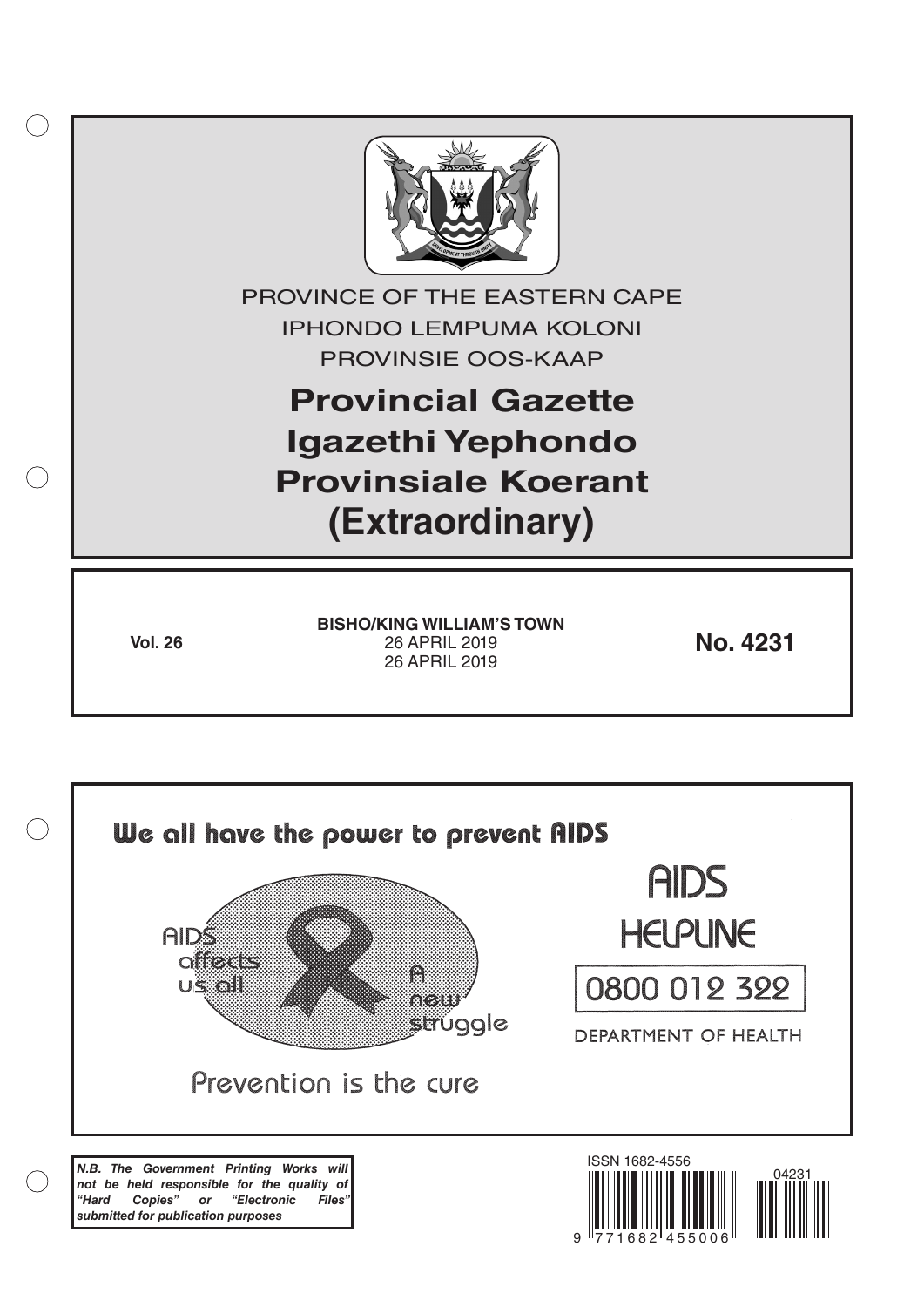# **IMPORTANT NOTICE:**

**The GovernmenT PrinTinG Works Will noT be held resPonsible for any errors ThaT miGhT occur due To The submission of incomPleTe / incorrecT / illeGible coPy.**

**no fuTure queries Will be handled in connecTion WiTh The above.**

## **CONTENTS**

|          |                                                                                                       | Gazette<br>No. | Page<br>No. |
|----------|-------------------------------------------------------------------------------------------------------|----------------|-------------|
|          | <b>LOCAL AUTHORITY NOTICES • PLAASLIKE OWERHEIDS KENNISGEWINGS</b>                                    |                |             |
| 85<br>86 | Eastern Cape Liquor Act (10/2003): Notice of lodgement of applications for transfer of certificate of | 4231           |             |
|          |                                                                                                       | 4231           |             |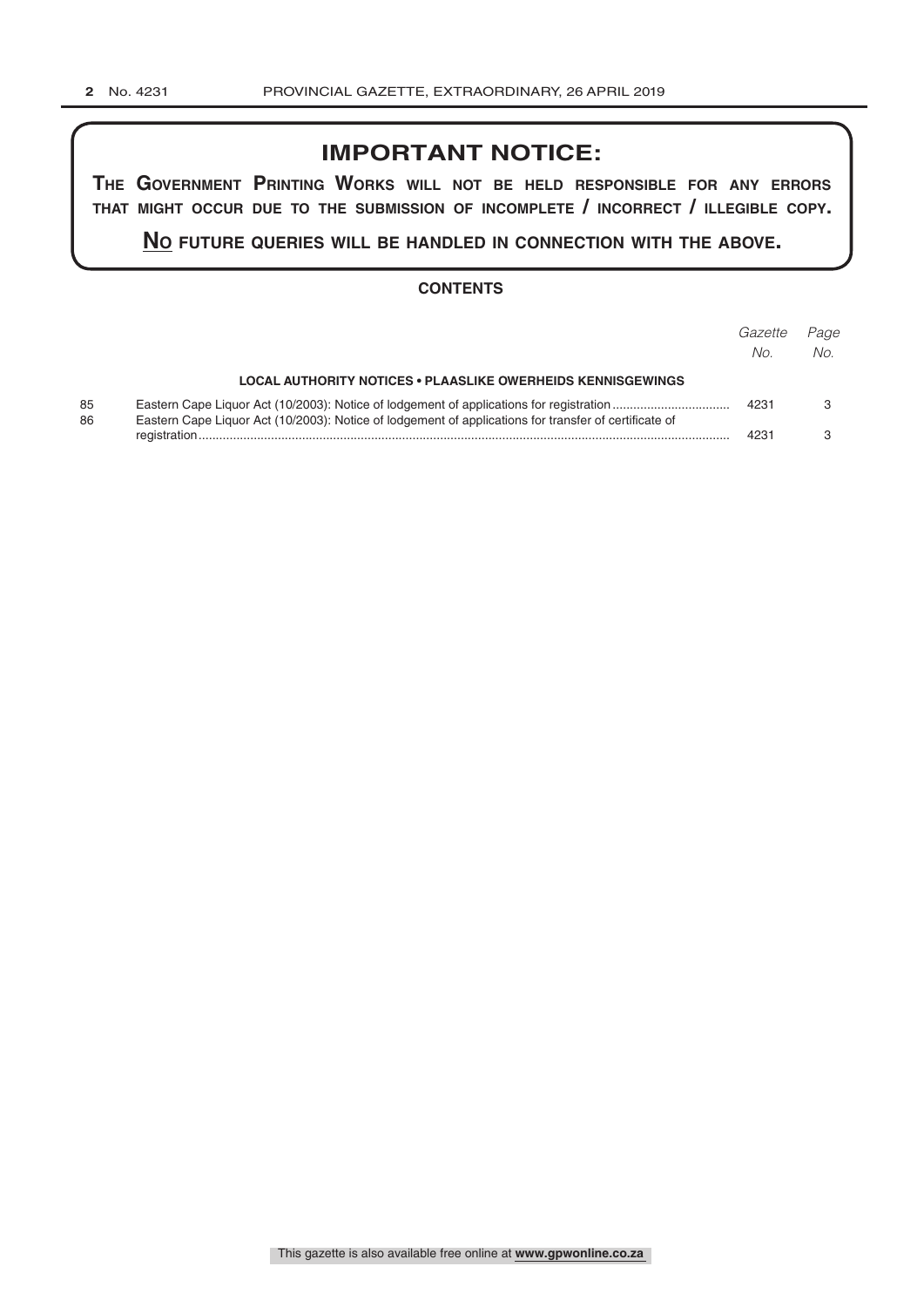# Local Authority Notices • Plaaslike Owerheids Kennisgewings

### **LOCAL AUTHORITY NOTICE 85 OF 2019**

1. CM3<br>-- 1.11. [Reg 4 (1)]

EASTERN CAPE LIQUOR ACT, 2003 (Act No. 10 of 2003) NOTICE OF LODGEMENT OF APPLICATIONS FOR REGISTRATION

Notice is hereby given that the applications for registration, particulars of which appear in the Schedule hereunder, have been lodged with the Board.

Interested parties may, free of charge, inspect any application which appears in the Schedule hereunder and may within twenty one days of this notice, lodge with the Board written representations in support of, or written objections.

LERATO RADIKOANYANA EASTERN CAPE LIQUOR BOARD 25 April 2019

SCHEDULE

| <b>Application Number</b> |                   |                                                    |                                     | Kind of liquor to<br>be sold | Name under which business is to be<br>conducted and particulars of the erf,<br>street or farm                    |  |
|---------------------------|-------------------|----------------------------------------------------|-------------------------------------|------------------------------|------------------------------------------------------------------------------------------------------------------|--|
|                           |                   | Name and number of<br>Ward                         | Kind of registration<br>applied for |                              |                                                                                                                  |  |
| 1.                        | REF6512095540082  | Ward 29 Enoch Mgijima<br><b>Local Municipality</b> | On and Off<br>Consumption           | All kinds                    | Street.<br>Tavern, 1511 Fondo<br>Tandi's<br>Nomonde Location, Molteno, 5500                                      |  |
| 2.                        | REF6010015833083  | Ward 1 Inxuba<br>Yethemba Local<br>Municipality    | On and Off<br>Consumption           | All kinds                    | Mihlali's Tavern. 33 Sonwabile Street.<br>Lingelihle Township, Cradock, 5880                                     |  |
| 3.                        | REF6307125253081  | Ward 7 Inxuba<br>Yethemba Local<br>Municipality    | Off Consumption                     | All kinds                    | Dros Liguor Store, 1174 Midros,<br>Middelburg, 5900                                                              |  |
| 4.                        | REF2005/040479/08 | Sunday's River Valley<br><b>Local Municipality</b> | <b>Special Event</b>                | All kinds                    | The Kirkwood Wildsfees, Whytes Road,<br>Portion 414 of Portion 52 Of Farm<br>Strathsomers No. 42, Kirkwood, 6120 |  |

## **LOCAL AUTHORITY NOTICE 86 OF 2019**

FORM 9 [ Reg 11 (1)]

### EASTERN CAPE LIQUOR ACT, 2003 (Act No. 10 of 2003)

### NOTICE OF LODGEMENT OF APPLICATIONS FOR TRANSFER OF CERTIFICATE OF REGISTRATION

Notice is hereby given that the applications for transfer of certificates of registration, particulars of which appear in the Schedule hereunder, have been lodged with the Board.

Interested parties may, free of charge, inspect any application which appears in the Schedule hereunder and may within twenty one days of this notice, lodge with the Board written representations in support of, or written objections.

### LERATO RADIKOANYANA EASTERN CAPE LIQUOR BOARD 25 April 2019

#### **SCHEDULE**

| <b>Application Number</b> |                   |                                                                       |                           |                                                   |                                                               |
|---------------------------|-------------------|-----------------------------------------------------------------------|---------------------------|---------------------------------------------------|---------------------------------------------------------------|
|                           |                   | <b>Particulars of</b><br>Name and<br>number of Ward<br>certificate of |                           | <b>Particulars of holder</b><br>of certificate of | <b>Particulars of prospective</b><br>holder of certificate of |
|                           |                   |                                                                       | registration              | registration                                      | registration                                                  |
|                           | ECP05161/03013/OF | Ward 25 Enoch                                                         | <b>New Phoenix Bottle</b> | <b>Cyril Mowonge</b>                              | Zolile Abishia Quwe                                           |
|                           |                   | Mgijima Local                                                         | Store, Site 1088, Unit 2, |                                                   |                                                               |
|                           |                   | Municipality                                                          | Sada, Whittlesea, 5360    |                                                   |                                                               |